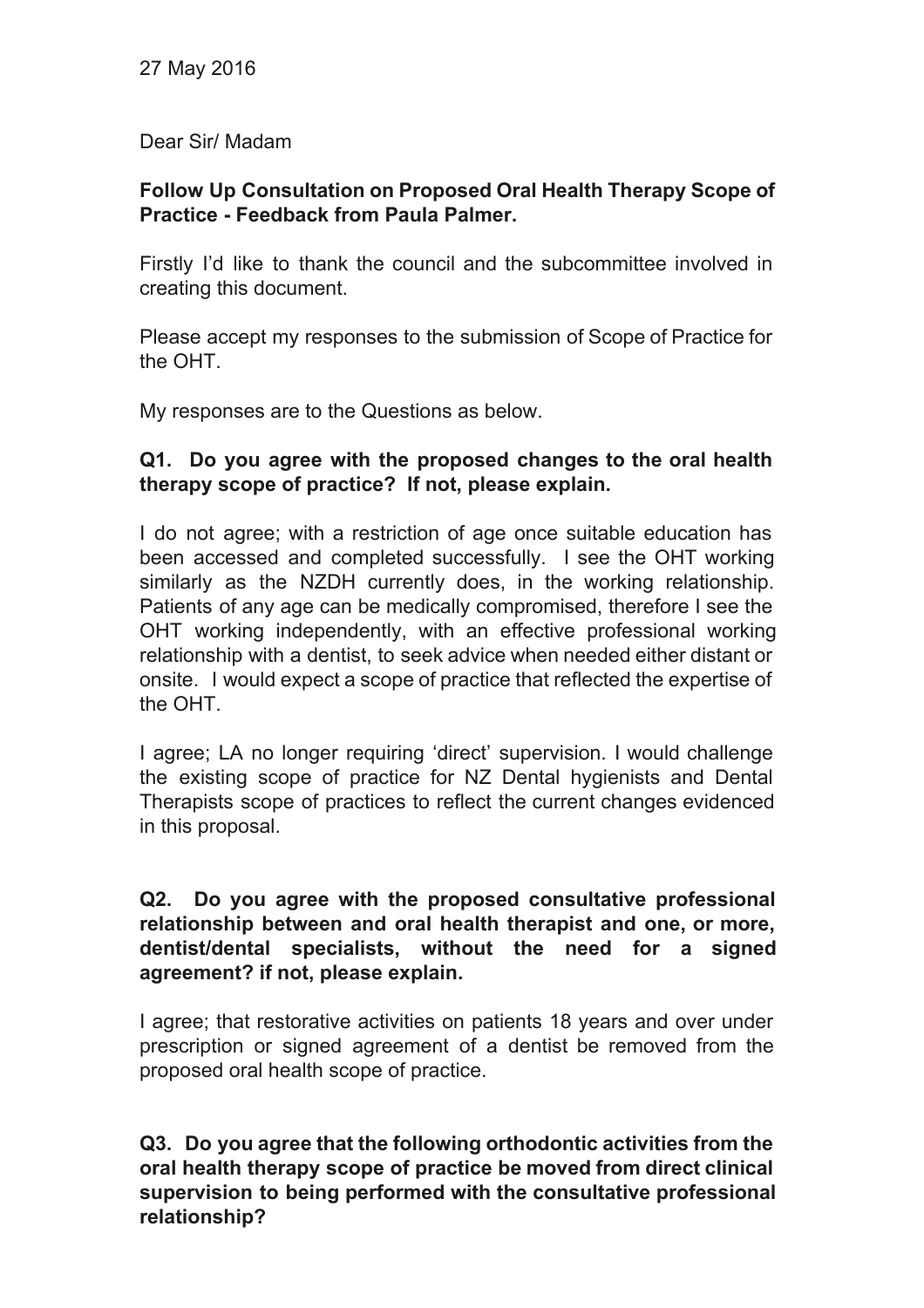Yes, I strongly agree.

**Q4. Do you agree with the proposal to enddate the two oral health programmes as prescribed qualification for the orthodontic auxiliary scope of practice? Consequently, oral health graduates that register as an oral health therapist will be removed from the orthodontic scope of practice if registered in the orthodontic auxiliary scope of practice.**

I agree; with the current proposal and agree that OHT may choose to limit their scopes of practice without the need to register as an orthodontic auxiliary.

#### **Q5. Do you agree with the proposed competency standards, for oral health therapists? If not, why?**

I agree; with the competency standards and support credible process of maintaining professional standards to keep the public, practitioner and profession safe.

However there is a need for 'bridging education' for those trained in Dental hygiene and or dental therapy only is a necessity for the future development of these professionals. Recognition of training courses in adult scope are available in Australia, thus the Trans-Tasman agreement as it stands would commence this gap in those whom wish to seek further professional development.

As a dual trained dental therapist and section 11-trained dental hygienist (under the NZDA), a refresher course would beneficial for patients and my colleagues.

There is a shortage of dental professionals in New Zealand, and currently we have a huge base in skilled Dental Therapists that can't diagnose on persons over the age of 18 and Dental Hygienists have no scope of practice to diagnose. Permanent teeth start coming through at the age of six, and most if not all dentition are erupted and through by age 18. Dental therapists have successfully worked with and treated these patients since the age of two and a half years of age. With this in mind, statically dental practices lose patients from regular dental treatment from the age of 18 to 25 and then the majority of these patients come back for emergency only. Which makes one reflect on what could we do better as dental professionals? Continuity, accessibility and affordability has to be the top number three factors in continuing dental care, if the education has not influenced these persons whilst under the free dental scheme. With further education,